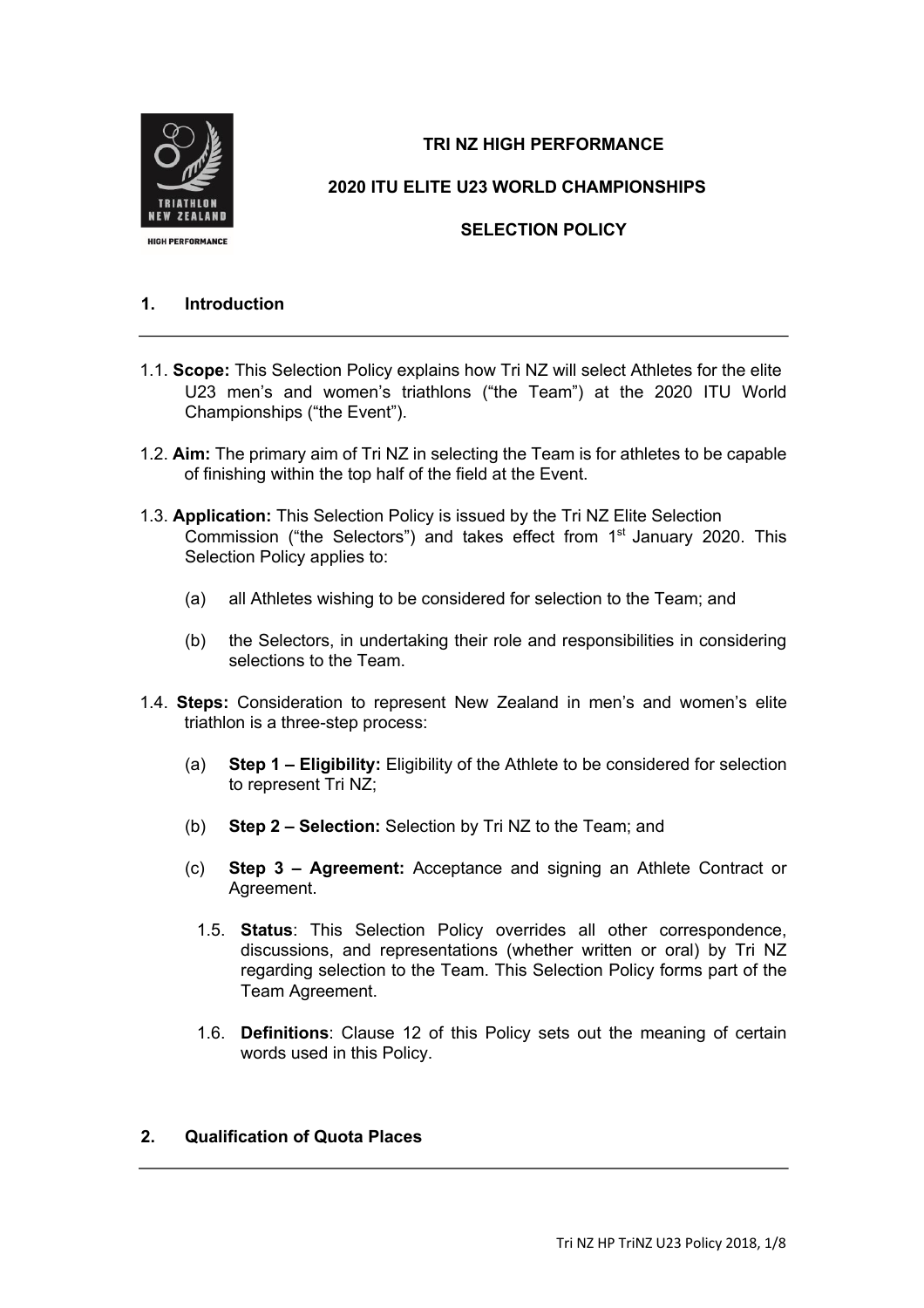- 2.1. **Qualification Criteria:** New Zealand must qualify quota places in the Event in accordance with the ITU Rules. The securing of a quota place in the Event by an Athlete (whether or not they are an Eligible Athlete) does not guarantee that the Athlete will be selected to compete in the Event.
- 2.2. **Number of Quota Places:** Quota places will be earned by New Zealand through points accumulated by New Zealand Athletes in the ITU World Rankings. New Zealand will have a maximum quota of three (3) female and three (3) male athletes at the Event based on the relevant ITU rules. It should be noted that confirmation of the number of quota places available to New Zealand at the Event is unlikely to be known at the time of selection of the Team and so the Selectors must identify the order in which members of the Team have been selected under this Selection Policy. Accordingly, if there are less quota places allocated to New Zealand than members of the Team, those Athletes identified by the Selectors as the higher in the order will take precedence over those Athletes identified as lower in the order.
- 2.3. **Reserves:** At the time of selection, Tri NZ may or may not consider the selection of reserves. In either case, should reserves be needed prior to the Event, their selection will be considered consistent with the entirety of this Policy.
- 2.4. **No Obligation:** Tri NZ is not obliged to select the maximum number of Athletes permitted under the ITU Rules to fill the quota places available.

#### **3. Step One – Eligibility for Selection**

- 3.1. **Eligibility:** The Selectors may only consider an Athlete for selection who is an Eligible Athlete as at the Selection Date. An Athlete will only be an Eligible Athlete if the Athlete:
	- (a) is a member of Good Standing of Tri NZ; and
	- (b) meets the eligibility requirements of the Triathlon New Zealand's ITU Eligibility and the ITU Rules for the Event; and
	- (c) has demonstrated to the satisfaction of the Selectors they are not suffering any physical or mental impairment that would prevent them from competing in the Event to the best of their ability; and
	- (d) has completed an Athlete Nomination Form by the  $15<sup>th</sup>$  June 2020; and
	- (e) has an ITU World Ranking that is equal to or lower than 200 for the women and 300 for the men.
	- (f) has already signed up to a current Athlete Contract or Agreement (as applicable) or has confirmed that he or she will sign an Athlete Contract or Agreement (as applicable) if selected**;** and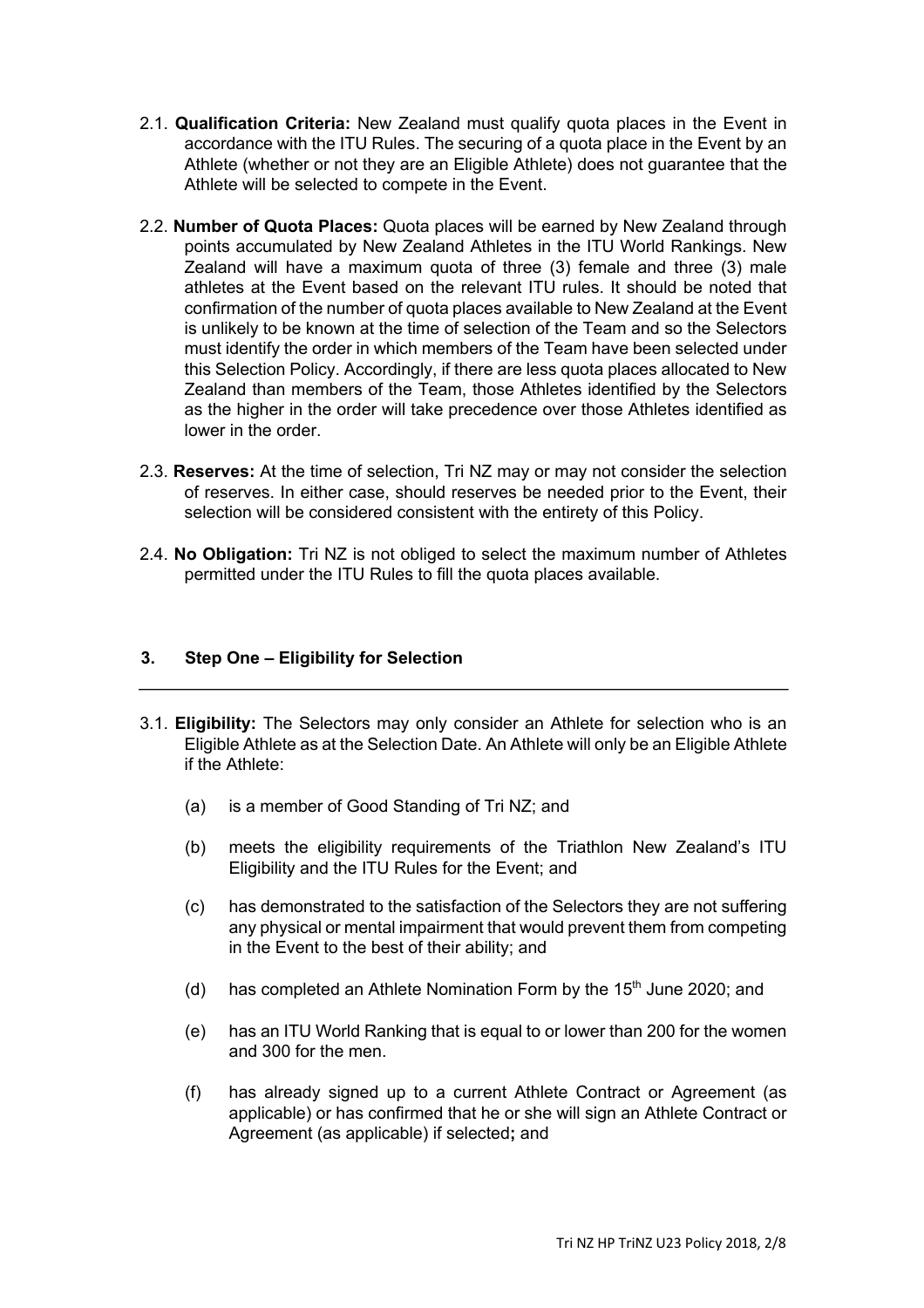- (g) has in the view of the Selectors not acted in such a manner so as to bring the Athlete, the sport, Tri NZ or the ITU into public disrepute; and
- (h) to Tri NZ's knowledge, has not used or administered any substance which, if it had been detected as being present in the Athlete's body tissue or fluids, would have constituted doping, or used any prohibited method or committed any other doping offence as defined in Tri NZ's, ITU's or WADA's regulations.
- 3.2. **No Selection:** If an Athlete does not meet all of the eligibility requirements specified in clause 3.1 by the Selection Date, the Athlete cannot be considered by Tri NZ for selection to the Team, unless there are exceptional reasons agreed by the Selectors.

# **4. Step 2 - Selection by Tri NZ**

- 4.1. **Selection**: Tri NZ will decide if it will select Athletes to the Team, and if it does, it will do so by the Selection Dates.
- 4.2. **Selection Date**: The Selection Dates are as follows:
	- (a) **Selection**:  $24<sup>th</sup>$  July 2020
	- Athlete acceptance: By the 27<sup>th</sup> of July 2020 notify Tri NZ in writing to hpadmin@triathlon.kiwi if they accept their selection and confirm they are on an existing Athlete Contract or Agreement. (b)
		- 4.3. **Selectors**: The Selectors shall decide on the Athletes to be selected in accordance with the process set out in the Selectors' Terms of Reference.
		- 4.4. **Selection Criteria and Factors:** In deciding on the Athletes to select, the Selectors, must:
	- (a) apply the Selection Criteria in clause 5;
	- (b) consider any Extenuating Circumstances in accordance with clause 6;
	- (c) consider any Other Factors in accordance with clause 7; and
	- (d) in all other respects, comply with this Selection Policy.

#### **5. Selection Criteria**

5.1 **Selection Criteria:** Athletes will be selected if they have made it onto the start list for the 2020 ITU U23 World Grand Final Edmonton event.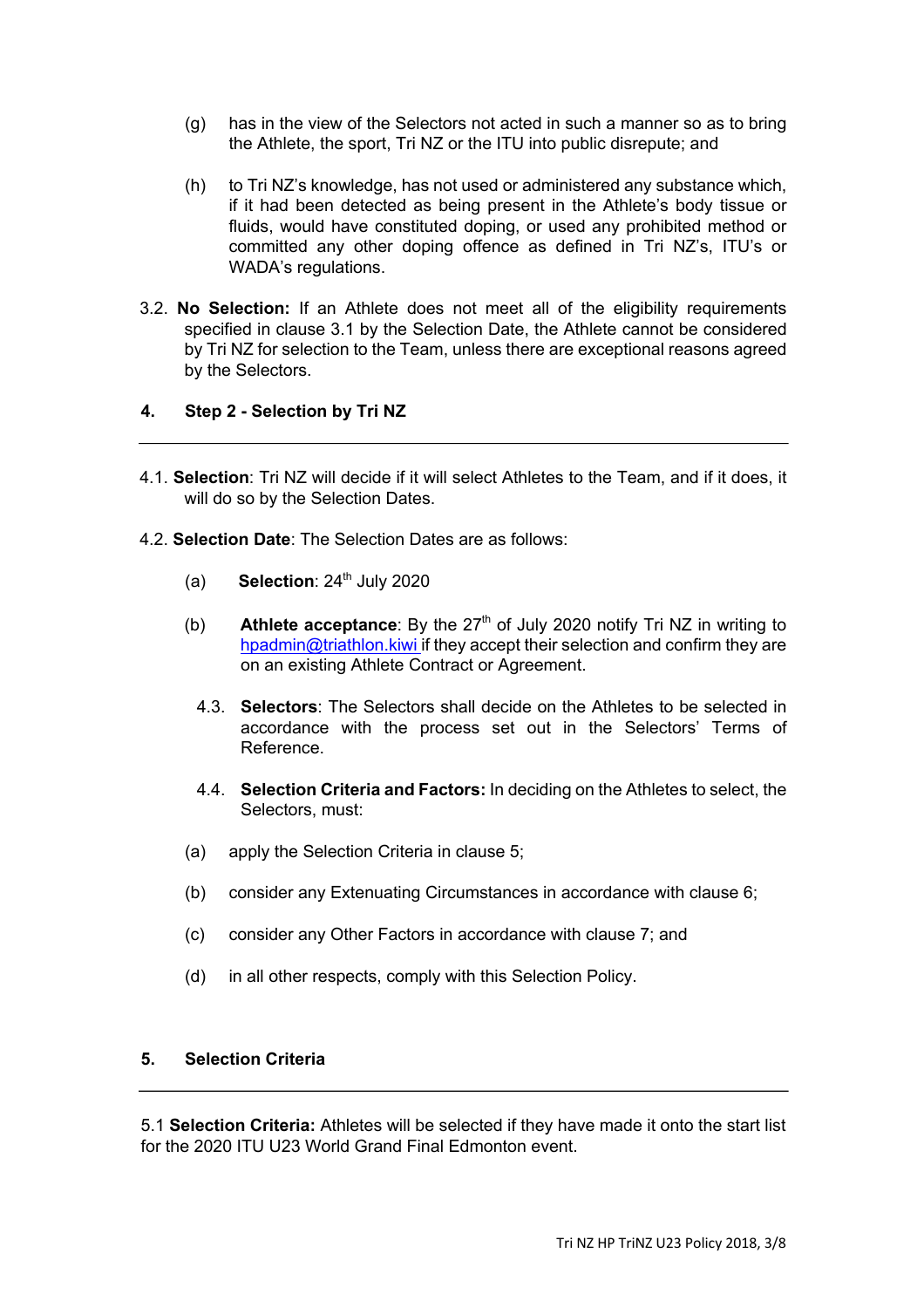#### **6. Extenuating Circumstances**

- 6.1. **Application:** The Selectors may, in their sole discretion, consider and place weight upon any Extenuating Circumstances when considering an Athlete for selection under this Selection Policy.
- 6.2. **Notification:** An Athlete who wishes the Selectors to take Extenuating Circumstances into account in considering that Athlete's potential selection, must advise the Chair of Selectors of the specific Extenuating Circumstances in writing, with as much advance notice as possible, and:
	- (a) if the Extenuating Circumstances prevent an Athlete from competing or performing in a race, then ideally 7 days and no later than 2 hours prior to the relevant race;
	- (b) if the Extenuating Circumstances occur during a race then as soon as practicable but in no event later than 24 hours after of the completion of the race;
	- (c) if the Extenuating Circumstances occur at any other time, then as soon as practicable after it occurs.
		- 6.3. **Where no Notification:** If the Chair of Selectors is not notified of any Extenuating Circumstances in accordance with clause 6.2, then the Selectors may choose not to consider such circumstances.
		- 6.4. **Injury/Illness:** If the Extenuating Circumstances are injury or illness, Athletes may be required by the Selectors to provide a medical certificate and/or to undergo an examination by a health practitioner(s) nominated by the Selectors, and to provide that opinion and/or report to the Selectors. Any failure to agree to such a request may result in the Selectors being unable to consider the injury or illness as an Extenuating Circumstance.
		- 6.5. **Verification:** If the Extenuating Circumstances are circumstances other than injury or illness, the Selectors may request evidence to verify the existence and details of the Extenuating Circumstances.

#### **7. Other Factors**

- 7.1. **Demonstration:** In considering any Athlete for selection, the Selectors must, in their sole discretion, be satisfied that each Athlete has demonstrated:
	- (a) the commitment to maintain an appropriate level of fitness, training and competition to compete in the Event to the best of their ability; and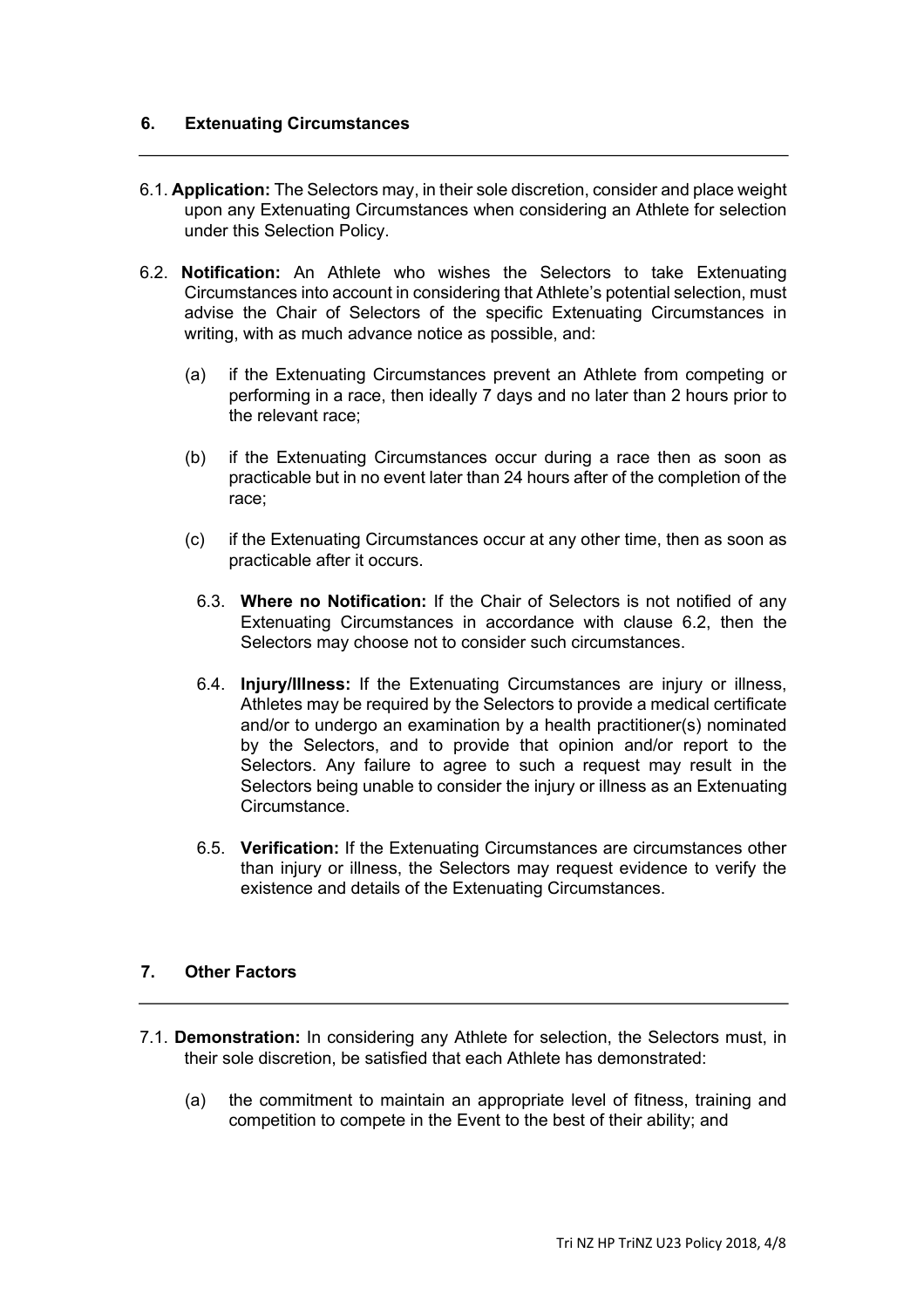- (b) a strong team ethic, including, a commitment to attend relevant Tri NZ training camps, to promote Tri NZ in a positive manner, and to uphold Tri NZ team agreements.
- 7.2. **Opportunity to be Heard:** If the Selectors consider that an Athlete, who they are considering for selection, has not or may not have demonstrated the requirements in clause 7.1, the Selectors shall, prior to any selection:
	- (a) inform the Athlete of the specific requirement in clause 7.1 which the Selectors consider has or may not have been demonstrated;
	- (b) give the Athlete an opportunity to respond, including an opportunity to provide evidence demonstrating they have satisfied the requirements.
- 7.3. **Actions:** If, having received and considered the Athlete's response in clause 7.2(b), the Selectors consider the specific requirement has not, in their discretion, been met or a satisfactory response given, the Selectors may:
	- (a) decide not to select that Athlete;
	- (b) require the Athlete to take specific steps to satisfy the requirements before the Selection Date;
	- (c) select the Athlete but with conditions relating to that requirement; or,
	- (d) select the Athlete.

# **8. Step 3 - Process & Agreement of Selection**

- 8.1. **Notification**: All Eligible Athletes with reasonable consideration for selection will be informed by Tri NZ whether or not they have been selected to the Team.
- 8.2. **Requirements:** Every Selected Athlete must:
	- (a) Complete the Athlete Nomination Form and submit to Tri NZ by  $14<sup>th</sup>$  June 2020
	- (b) Return a completed Athlete Agreement to the Tri NZ within 3 days of being notified of their selection;
	- (c) maintain an appropriate level of fitness, training and competition as determined by the Tri NZ;
	- (d) fully participate in any Team training camps or designated competitions as directed by the Tri NZ;
	- (e) keep the Selectors appraised of their fitness via Tri NZ. Ordinarily this will include race results and/or training data provided on a monthly basis;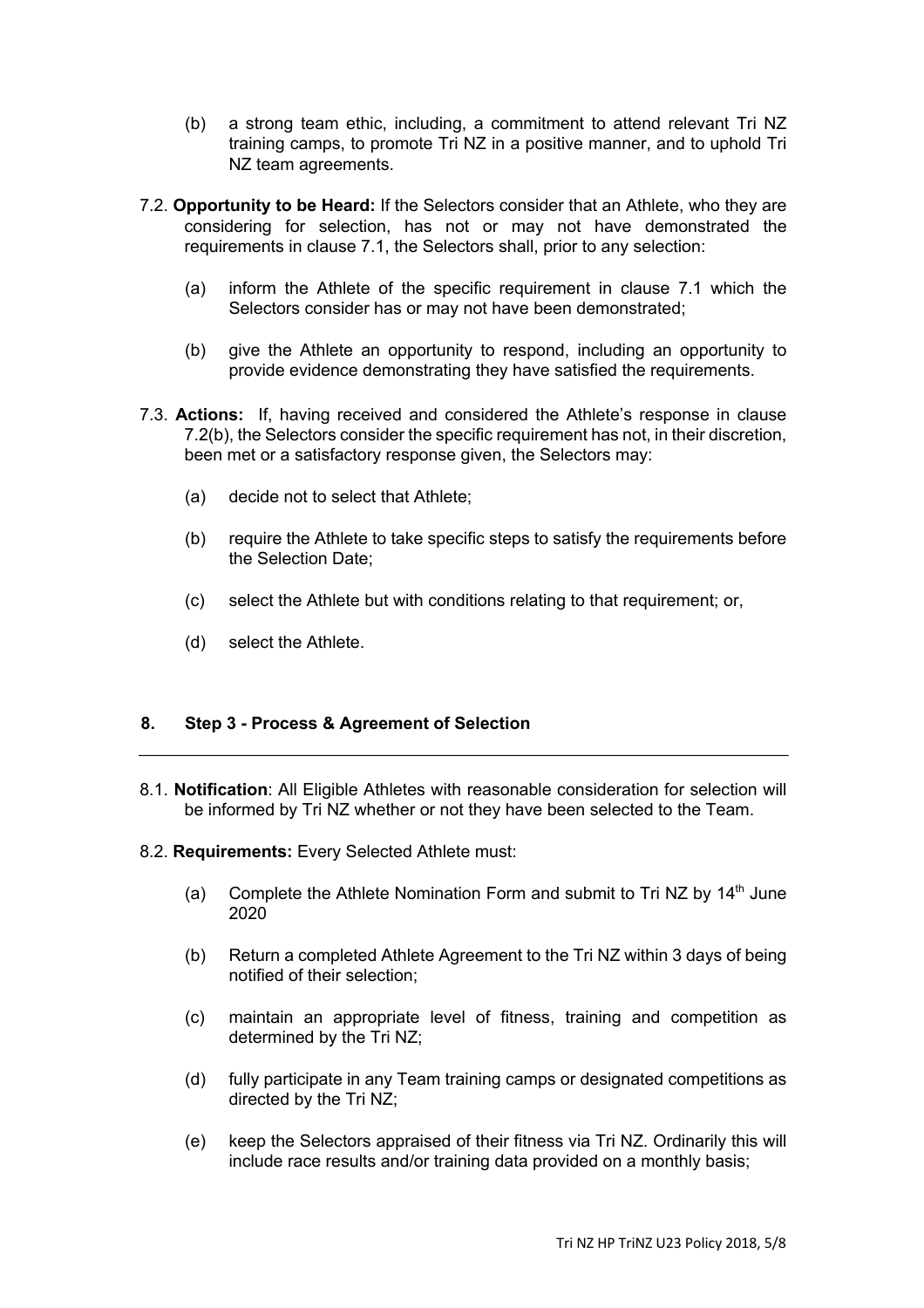(f) immediately inform Tri NZ and the Tri NZ HP Chief Medical Officer of any illness or injury that could impact on the Athlete's capability to compete to

the best of their ability, on the understanding that the Tri NZ Chief Medical Officer will inform the Selectors of any fitness concern while upholding confidentiality; and

- (g) comply with their obligations to Tri NZ.
- 8.3. **Conditions:** Tri NZ may select an Athlete, subject to conditions. For example, conditions of selection may include those noted below or any other conditions specified by the Selectors:
	- (a) recovery from injury to the satisfaction of the Selectors, after consultation with Tri NZ, by a specified date;
	- (b) qualification of a quota place for the Event under the ITU Rules system by a specified date; and/or
	- (c) meeting a specified performance or testing requirement.
		- 8.4. **Satisfying Conditions:** If selection of an Athlete is conditional, the specified conditions must be met to the satisfaction of the Selectors before that Athlete's selection is made unconditional. If they are not met, then the Athlete will immediately cease to be a Selected Athlete.
		- 8.5. **Replacement Athlete:** If prior to the Selection Date, a Selected Athlete does not satisfy a requirement of their selection the Selectors may, in their sole discretion, select another Athlete in accordance with this Selection Criteria.
		- 8.6. **Announcement of the NZ Team:** Tri NZ shall, within reasonable time of the Selection Date, publicly announce the Team.

#### **9. Appeals**

9.1. **Non-Selection Appeal:** An Athlete may appeal to Tri NZ against their nonselection in accordance with the Tri NZ Selection Appeals Policy.

#### **10. Inconsistencies**

10.1. **Inconsistency:** In the event there is any inconsistency between this Selection Policy and any other policy or agreement, this Policy shall prevail.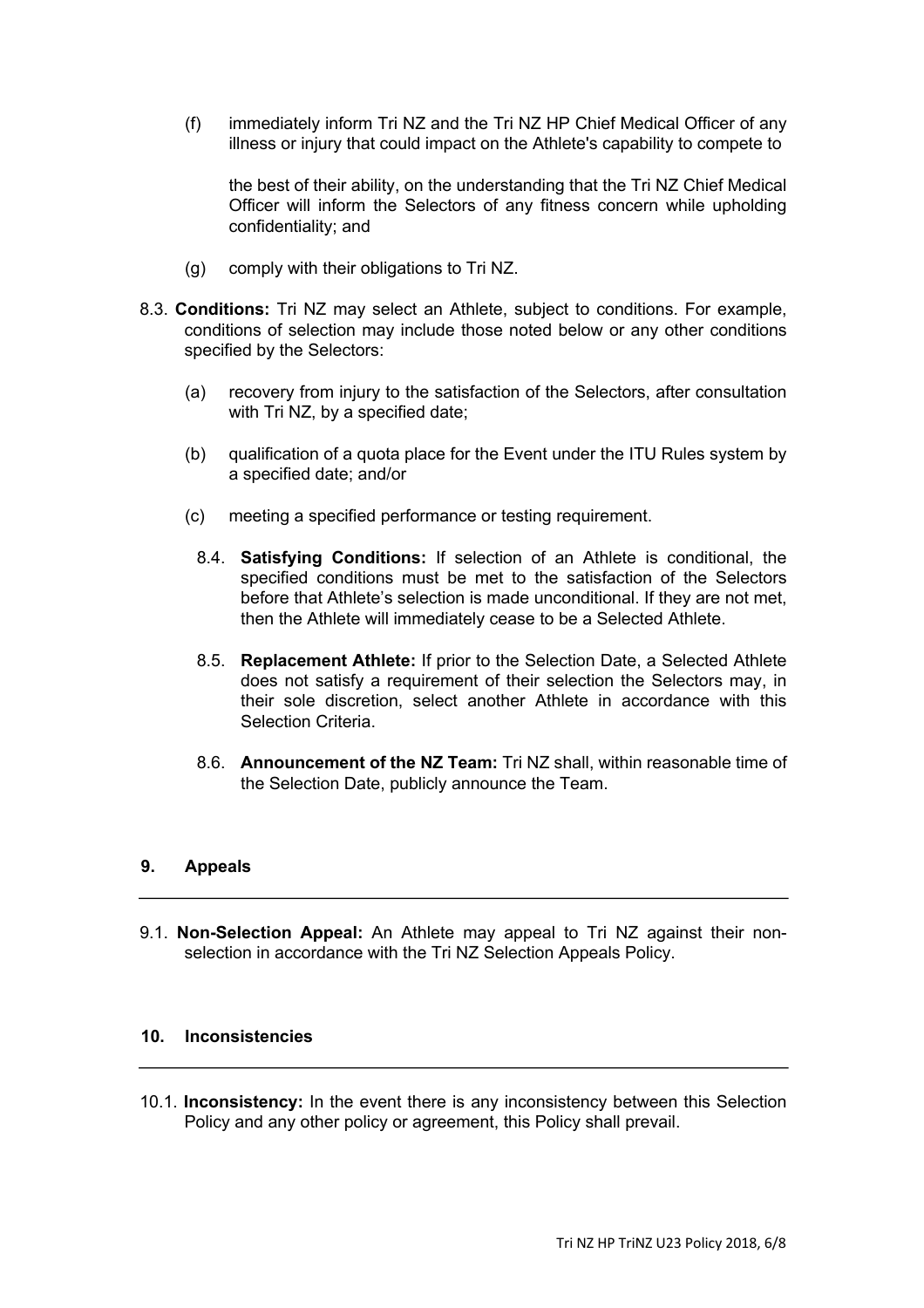10.2. **Higher Standard:** If this Selection Policy imposes a higher qualification standard or a lesser number of participants than stated by the rules of the Event, this shall not be regarded as an inconsistency.

#### **11. Amendments to this Selection Policy**

- 11.1. **Amendment:** This Selection Policy may be amended from time to time by the Tri NZ Elite Selection Commission, provided the prior approval of the Tri NZ Board has been obtained.
- 11.2. **Notice:** Tri NZ will give as much notice as possible of any amendment to this Selection Policy to persons it considers may be affected by any such amendment.

#### **12. Definitions**

In this Selection Policy the following definitions apply:

- 12.1. **Athlete** means a person seeking selection in the Event Team, and other than in clauses 1.3(a), 2 and 3, means an Eligible Athlete, unless stated otherwise.
- 12.2. **Athlete Application** form means the form athletes are required to fill out for consideration for selection
- 12.3. **Athlete Agreement** means the agreement that must be completed by any Selected Athlete wishing to take their place on the Team.
- 12.4. **DFSNZ** means Drug Free Sport New Zealand.
- 12.5. **Eligible Athlete** means an Athlete who meets the eligibility requirements in clause 3, unless specified otherwise.
- 12.6. **Event** means the elite U23 men's triathlon and the elite U23 women's triathlon at the 2020 ITU World Championships, unless specified otherwise.
- 12.7. **Extenuating Circumstances** means the inability of an Athlete to compete or perform to an optimum level due to factors which occur to them (during a race, event, in testing or at any other time) including, but not limited to, the following:
	- (a) Injury or illness;
	- (b) Travel delays;
	- (c) Equipment failure;
	- (d) Bereavement or personal misfortune; and/or